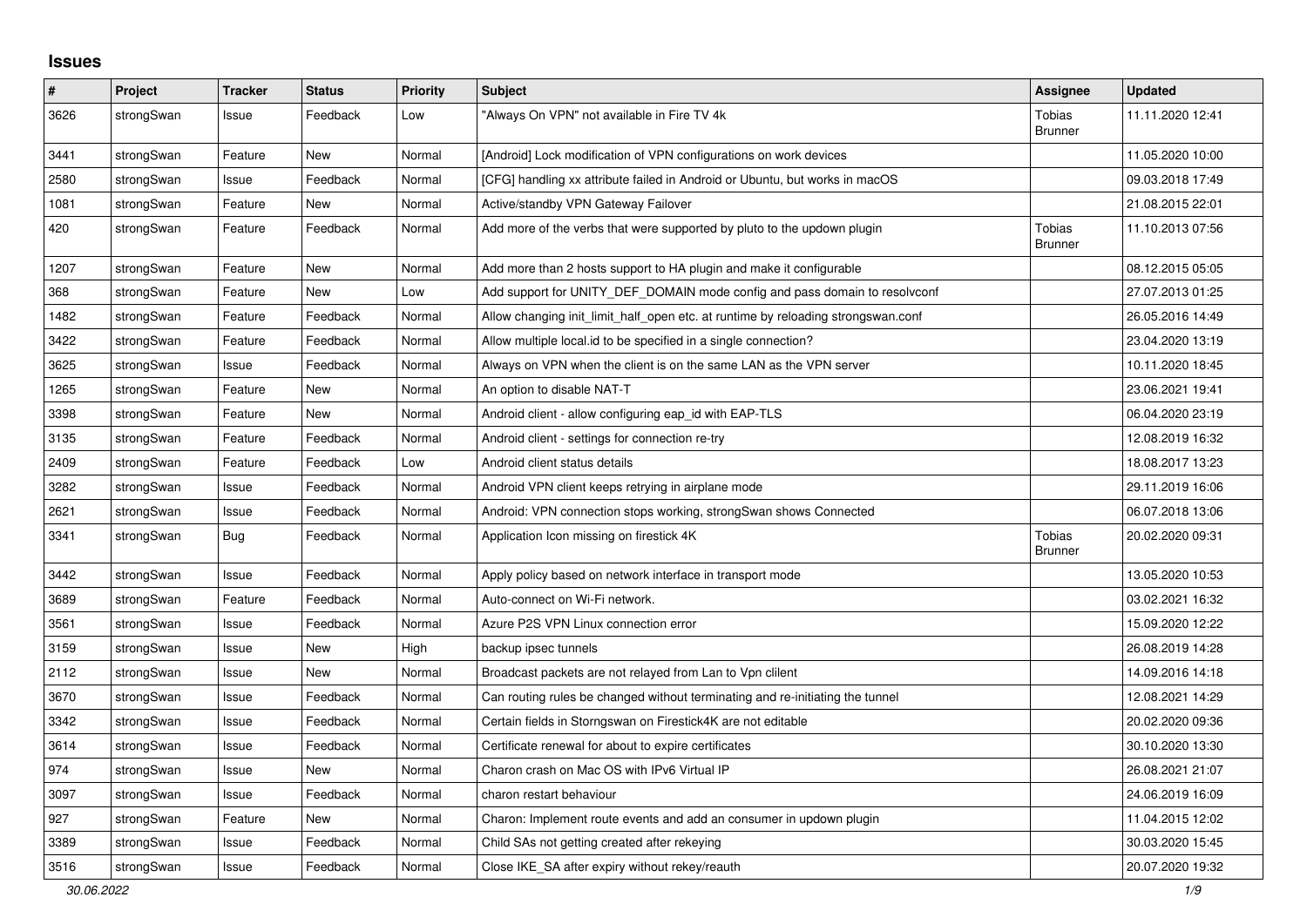| #    | Project    | <b>Tracker</b> | <b>Status</b> | <b>Priority</b> | <b>Subject</b>                                                                                            | <b>Assignee</b>          | <b>Updated</b>   |
|------|------------|----------------|---------------|-----------------|-----------------------------------------------------------------------------------------------------------|--------------------------|------------------|
| 643  | strongSwan | Feature        | New           | Normal          | CNG/Bcrypt native Windows crypto plugin                                                                   |                          | 10.07.2014 15:12 |
| 777  | strongSwan | Issue          | <b>New</b>    | Normal          | column length in attributes table of strongswan database is too short                                     |                          | 25.11.2014 20:46 |
| 3545 | strongSwan | Issue          | New           | Normal          | Configuration model for multiple-VRF tunnel endpoints                                                     |                          | 18.08.2020 13:50 |
| 2184 | strongSwan | Issue          | Feedback      | Normal          | configuration with multiple RSA keys                                                                      |                          | 14.12.2016 13:09 |
| 243  | strongSwan | Feature        | Feedback      | Normal          | Configure routing table in peer                                                                           | Tobias<br>Brunner        | 23.05.2013 20:03 |
| 3668 | strongSwan | Issue          | Feedback      | Normal          | Configuring the strongSwan Helm chart on openshift                                                        | Tobias<br><b>Brunner</b> | 07.01.2021 16:33 |
| 1057 | strongSwan | Feature        | New           | Normal          | conn switching based on eap identity                                                                      |                          | 24.03.2020 10:14 |
| 3628 | strongSwan | Issue          | Feedback      | Normal          | Constant `retransmit` while establishing CHILD_SA                                                         |                          | 16.11.2020 10:14 |
| 3558 | strongSwan | Issue          | Feedback      | Normal          | deleting half open IKE_SA with x.x.x.x after timeout with iOS device                                      |                          | 05.09.2020 21:23 |
| 746  | strongSwan | Feature        | New           | Normal          | Different radius server(s) for accounting                                                                 |                          | 22.10.2014 12:23 |
| 3603 | strongSwan | Issue          | Feedback      | Normal          | dns issue in config mode                                                                                  |                          | 20.10.2020 11:50 |
| 2870 | strongSwan | Issue          | Feedback      | Normal          | DNS resolution outside of tunnel if DNS server is in remote TS                                            |                          | 22.01.2019 11:06 |
| 2729 | strongSwan | Feature        | Feedback      | Normal          | Does Swanctl provide the same option as Ipsec with the rightID using a %?                                 |                          | 20.09.2018 17:37 |
| 2698 | strongSwan | Issue          | Feedback      | Low             | DSCP and kernel-libipsec                                                                                  |                          | 04.07.2018 15:01 |
| 2560 | strongSwan | Issue          | Feedback      | Normal          | Duplicate CA cert requests sent                                                                           |                          | 28.02.2018 10:54 |
| 3244 | strongSwan | Feature        | <b>New</b>    | Low             | eap-peap on android                                                                                       |                          | 04.11.2019 10:17 |
| 3104 | strongSwan | Feature        | Feedback      | Normal          | EAP-RADIUS: binding address feature for routers with multiple interfaces connected to LAN.                |                          | 17.06.2021 02:26 |
| 3604 | strongSwan | Issue          | Feedback      | Normal          | Email Notification on down status                                                                         |                          | 21.10.2020 10:54 |
| 2392 | strongSwan | Feature        | Feedback      | Low             | enable eap-ttls in Android client                                                                         | Tobias<br><b>Brunner</b> | 04.07.2018 19:48 |
| 3580 | strongSwan | Issue          | Feedback      | Normal          | encapsulation and packets not routing into tunnel problems                                                |                          | 02.10.2020 10:03 |
| 1506 | strongSwan | Feature        | Feedback      | Normal          | Enhance DoS protection to deny users that failed Authentication                                           |                          | 17.06.2016 14:31 |
| 3672 | strongSwan | Issue          | Feedback      | Normal          | ESP connection over IPv6                                                                                  |                          | 14.01.2021 17:04 |
| 1559 | strongSwan | Feature        | Feedback      | Normal          | Expose received XAUTH/EAP username/password prompts via VICI, send secrets via VICI on<br>prompt          |                          | 09.05.2017 16:28 |
| 3041 | strongSwan | Issue          | Feedback      | Low             | fail2ban or equivalent                                                                                    |                          | 06.05.2019 09:07 |
| 3669 | strongSwan | Issue          | Feedback      | Normal          | Failed connection to IKE_SA (Checkpoint Server)                                                           |                          | 08.01.2021 17:58 |
| 3692 | strongSwan | Issue          | Feedback      | Normal          | Failing IPsec Phase 2 connection between Centos 7 VPS and Cisco ASA5540                                   |                          | 04.02.2021 16:29 |
| 1008 | strongSwan | Feature        | Feedback      | Normal          | FARP for IPv6                                                                                             |                          | 14.12.2015 20:59 |
| 3610 | strongSwan | Issue          | Feedback      | Normal          | farp plugin conflicts with DHCP service                                                                   |                          | 26.10.2020 18:06 |
| 312  | strongSwan | Feature        | New           | Normal          | Feature Request: Option to limit or disable sending of ADDITIONAL *_ ADDRESS list for MOBIKE<br>Responder |                          | 13.03.2013 19:19 |
| 3565 | strongSwan | Issue          | Feedback      | Normal          | Filtering out logs or plugin in to do so                                                                  |                          | 16.09.2020 11:45 |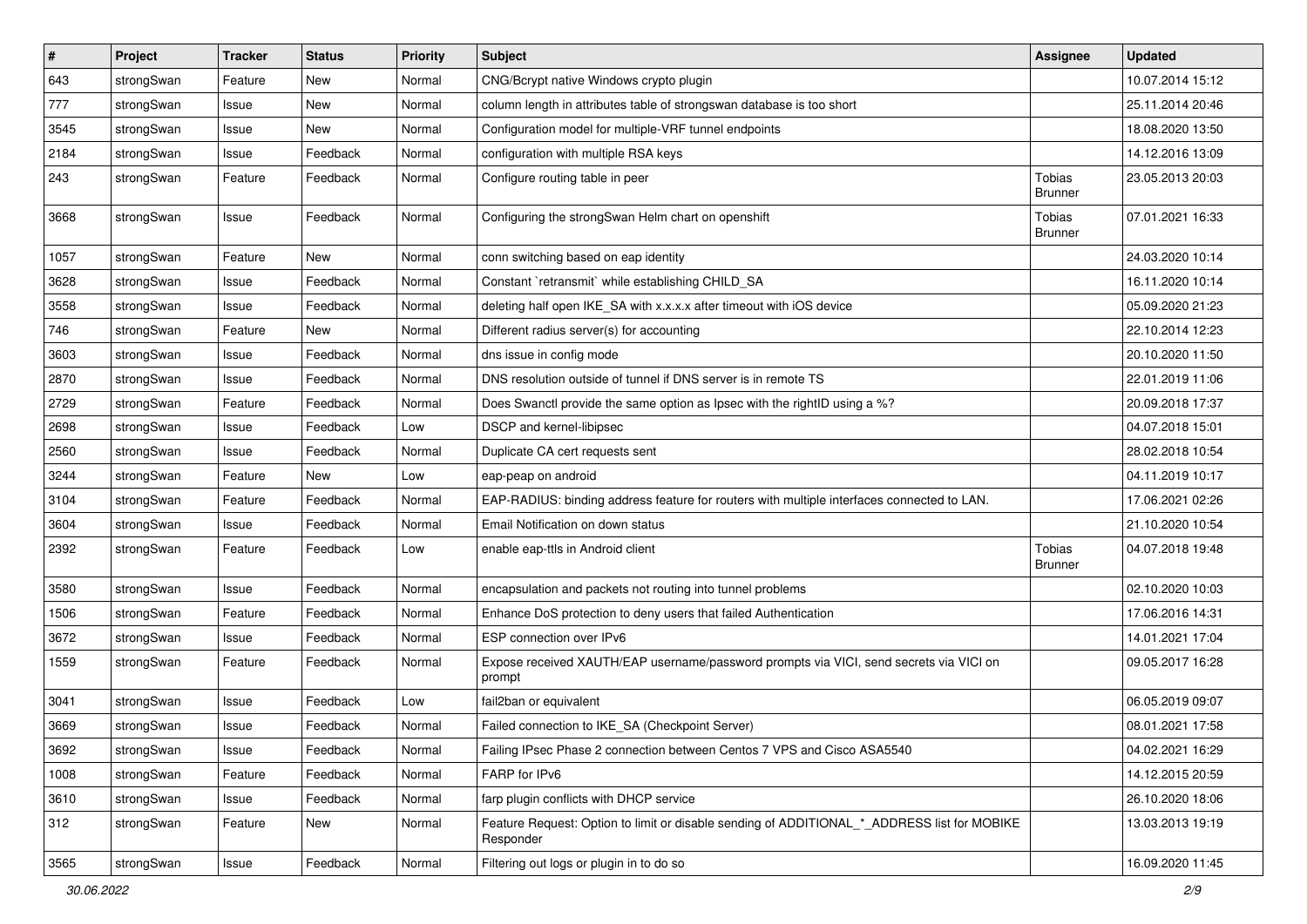| $\pmb{\#}$ | Project    | <b>Tracker</b> | <b>Status</b> | <b>Priority</b> | <b>Subject</b>                                                                        | <b>Assignee</b>                 | <b>Updated</b>   |
|------------|------------|----------------|---------------|-----------------|---------------------------------------------------------------------------------------|---------------------------------|------------------|
| 2814       | strongSwan | Feature        | Feedback      | Normal          | Force Keepalive Packets if There is no NAT                                            |                                 | 29.10.2018 15:47 |
| 3151       | strongSwan | Issue          | Feedback      | Normal          | Forecast stops forwarding multicast                                                   |                                 | 26.08.2019 14:06 |
| 3304       | strongSwan | Issue          | Feedback      | Normal          | Found unsupported critical X.509 extension: X509v3 Name Constraints                   |                                 | 13.01.2020 14:50 |
| 1082       | strongSwan | Feature        | Feedback      | Normal          | Framed-Route to set leftsubnet                                                        |                                 | 07.10.2016 10:02 |
| 3498       | strongSwan | Issue          | Feedback      | Normal          | FreeBSD + dhcp+farp plugin                                                            |                                 | 22.01.2021 10:44 |
| 1251       | strongSwan | Feature        | New           | Normal          | FreeBSD HA                                                                            |                                 | 11.01.2016 22:01 |
| 3617       | strongSwan | Issue          | Feedback      | Normal          | full-offload swanctl.conf                                                             |                                 | 03.11.2020 17:24 |
| 1079       | strongSwan | Feature        | Feedback      | Normal          | Future Plans for firwall configuration equivalent under FreeBSD                       |                                 | 21.08.2015 15:58 |
| 2319       | strongSwan | Issue          | Feedback      | Normal          | gives up trying to bring up connection after DNS SERVFAIL                             |                                 | 08.05.2017 15:41 |
| 3685       | strongSwan | Issue          | Feedback      | Normal          | giving up after 5 retransmits                                                         |                                 | 03.02.2021 16:59 |
| 2077       | strongSwan | Issue          | Feedback      | Normal          | Grace period before reassigning offline IP lease                                      |                                 | 06.10.2017 10:44 |
| 2178       | strongSwan | Issue          | New           | Normal          | ha and updown                                                                         |                                 | 01.12.2016 13:53 |
| 3650       | strongSwan | Issue          | Feedback      | Normal          | HA behaves very strange                                                               |                                 | 04.12.2020 08:53 |
| 1289       | strongSwan | Issue          | New           | Normal          | HA plugin should sync last sent packet                                                |                                 | 01.02.2016 13:59 |
| 697        | strongSwan | Issue          | <b>New</b>    | Normal          | HA: nodes fail to sync data because of UDP packet drops                               |                                 | 09.09.2014 14:29 |
| 926        | strongSwan | Issue          | New           | Normal          | HA: resync errors when a node is joining a cluster                                    |                                 | 10.04.2015 15:05 |
| 2972       | strongSwan | Feature        | Feedback      | Normal          | how to add X509v3 Key Usage: Key Encipherment                                         |                                 | 13.03.2019 13:59 |
| 3642       | strongSwan | Issue          | Feedback      | Normal          | How to distinguish encapsulated packets from different interfaces                     |                                 | 30.11.2020 09:38 |
| 2357       | strongSwan | Issue          | Feedback      | Normal          | How to initiate IPsec SA Transport Mode without IKE?                                  |                                 | 18.01.2021 18:36 |
| 1383       | strongSwan | Issue          | Feedback      | Normal          | How to limit the amount of the installed Child_SAs                                    |                                 | 08.04.2016 11:20 |
| 2464       | strongSwan | Issue          | New           | Normal          | How to Loadbalance strongswan IPsec via NGINX?                                        |                                 | 12.11.2017 19:16 |
| 3594       | strongSwan | Issue          | Feedback      | Normal          | How to see the traffic at ESP in UDP SPIs and forwarding rule                         | <b>Tobias</b><br><b>Brunner</b> | 15.10.2020 13:57 |
| 3680       | strongSwan | Issue          | Feedback      | Normal          | How to unload a paritcular certificate from strongswan.                               | Tobias<br><b>Brunner</b>        | 27.01.2021 09:28 |
| 3678       | strongSwan | Issue          | Feedback      | Normal          | IKE authentication credentials are unacceptable - Ubuntu Server - Windows 10 client   |                                 | 19.01.2021 18:29 |
| 3573       | strongSwan | Issue          | Feedback      | Normal          | ike2 and transit traffic                                                              |                                 | 05.10.2020 10:55 |
| 1422       | strongSwan | Issue          | Feedback      | Normal          | IKEv1: IKE_SA reauth vs. CHILD_SA rekey race prevents IKE_SA reauthentication in time |                                 | 20.04.2016 15:06 |
| 3683       | strongSwan | Issue          | Feedback      | Normal          | IKEV2 connection fail to rekey process                                                |                                 | 28.01.2021 13:25 |
| 973        | strongSwan | Issue          | New           | Normal          | IKEv2 dpd + auto=route + tunnel downtime cause additional CHILD SAs                   |                                 | 29.05.2015 17:40 |
| 817        | strongSwan | Issue          | Feedback      | Normal          | IKEv2 IPv6 Router Advertisement                                                       |                                 | 27.03.2020 17:14 |
| 3403       | strongSwan | Issue          | Feedback      | Normal          | IKEv2 natd false detection                                                            |                                 | 09.04.2020 14:19 |
| 3673       | strongSwan | Issue          | Feedback      | Normal          | IKEv2/IPSec MSCHAPv2 fails on Android 11 (API 30).                                    | Tobias<br>Brunner               | 17.01.2021 07:25 |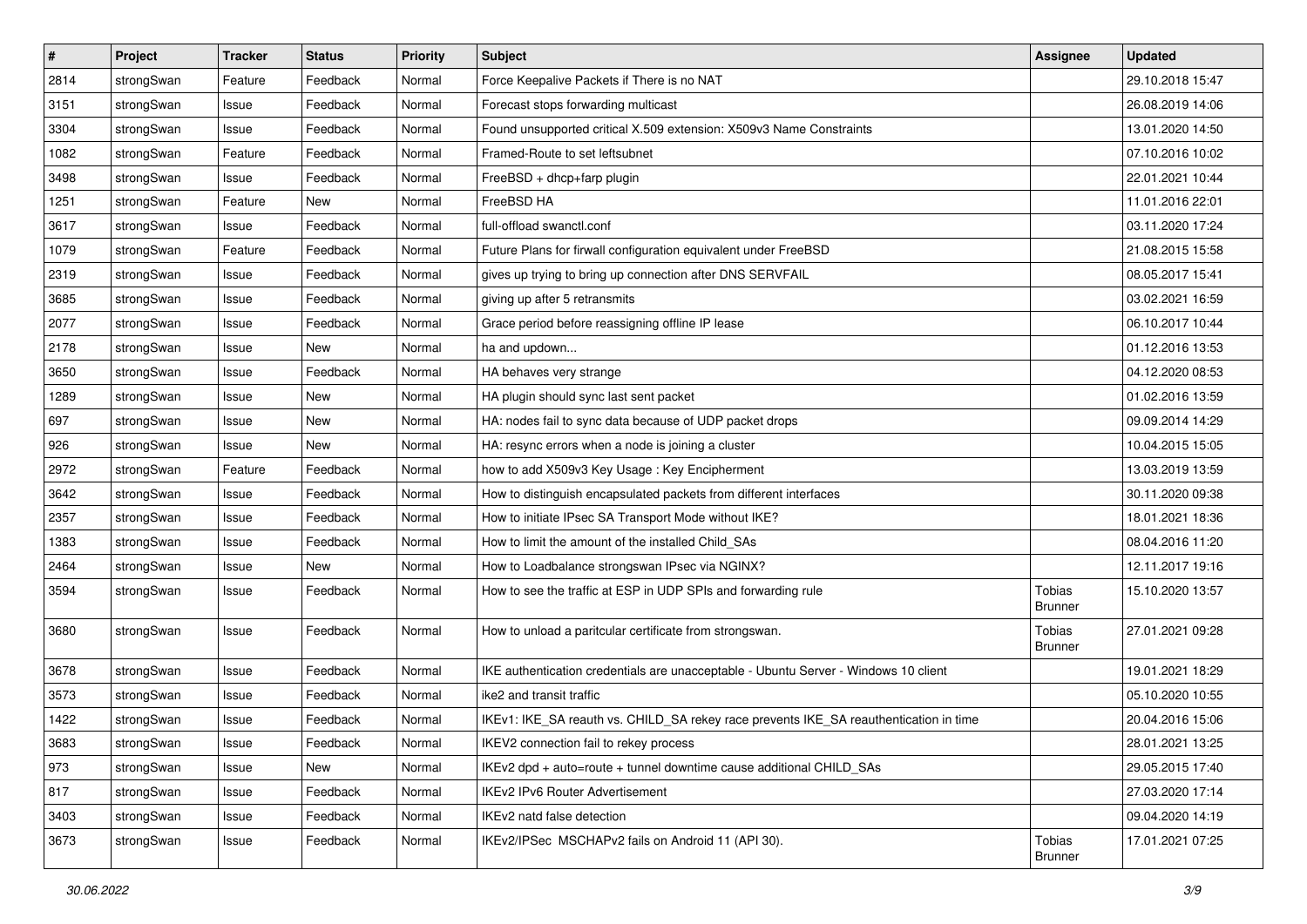| $\sharp$ | Project    | <b>Tracker</b> | <b>Status</b> | <b>Priority</b> | <b>Subject</b>                                                                                                                      | <b>Assignee</b>          | <b>Updated</b>   |
|----------|------------|----------------|---------------|-----------------|-------------------------------------------------------------------------------------------------------------------------------------|--------------------------|------------------|
| 2823     | strongSwan | Feature        | Feedback      | Low             | Implementing VPN peer failover                                                                                                      |                          | 16.11.2018 10:25 |
| 2361     | strongSwan | Feature        | New           | Normal          | Import .sswan files from NetworkManager                                                                                             |                          | 12.06.2017 15:25 |
| 2682     | strongSwan | Issue          | <b>New</b>    | Normal          | IMV/IMC (re)Attestation                                                                                                             |                          | 07.06.2018 21:25 |
| 3652     | strongSwan | Issue          | Feedback      | Normal          | In strongswan ipsec.conf, how to set the "ike" parameters so that it can support all hash Algorithm<br>and DH group server support? |                          | 08.12.2020 12:35 |
| 3377     | strongSwan | Issue          | Feedback      | Normal          | Interface ID not configured during HA synchronization                                                                               |                          | 18.03.2020 10:15 |
| 2185     | strongSwan | Feature        | Feedback      | Normal          | INTERNAL_IP4_SUBNET Attribute Support in Android Client                                                                             |                          | 10.12.2016 01:14 |
| 3552     | strongSwan | Issue          | Feedback      | Normal          | Internet disconnects after once VPN is established                                                                                  |                          | 30.08.2020 05:35 |
| 2394     | strongSwan | Issue          | Feedback      | Normal          | IP is not assigned after re-authentication                                                                                          |                          | 04.08.2017 19:03 |
| 3597     | strongSwan | Issue          | Feedback      | Normal          | IPSec Client on CentOS 8 - Can't connect using ShrewSoft VPN config file                                                            |                          | 21.10.2020 16:38 |
| 3578     | strongSwan | Issue          | Feedback      | Normal          | ipsec connection to FortiClient VPN                                                                                                 |                          | 28.09.2020 15:08 |
| 3629     | strongSwan | Issue          | Feedback      | Normal          | IPSec enc only on specific dport/proto                                                                                              |                          | 16.11.2020 10:04 |
| 3291     | strongSwan | Issue          | Feedback      | Normal          | IPSec IKEv2 Client to VPN service 2                                                                                                 | Tobias<br><b>Brunner</b> | 16.08.2020 12:58 |
| 3075     | strongSwan | Feature        | <b>New</b>    | Normal          | <b>IPsec Labelling</b>                                                                                                              |                          | 29.05.2019 17:09 |
| 87       | strongSwan | Feature        | New           | Normal          | <b>IPsec Multicast Support</b>                                                                                                      |                          | 19.12.2014 14:20 |
| 702      | strongSwan | Issue          | New           | Normal          | ipsec route mode, Strongswan as responder may result collsion in INIT exchange. and ike                                             |                          | 12.09.2014 16:34 |
| 3537     | strongSwan | Issue          | Feedback      | Normal          | IPv6 Packets are not transferred from server to client through IPSec using RPC protocol                                             |                          | 01.09.2020 12:50 |
| 2400     | strongSwan | Issue          | Feedback      | Normal          | Is DPD supposed to detect dead tunnel, or dead IKE instance                                                                         |                          | 11.01.2019 22:53 |
| 3647     | strongSwan | Issue          | Feedback      | Normal          | Is it possible to receive INTERNAL_IP4_SUBNET attributes in updown scripts                                                          |                          | 02.12.2020 17:06 |
| 3682     | strongSwan | Issue          | Feedback      | Normal          | Is there a way to mark special case traffic bypass the traffic selectors?                                                           |                          | 03.02.2021 16:44 |
| 3653     | strongSwan | Feature        | Feedback      | Normal          | Is there any possibility to pass any non-standard parameters for tunnels (ike or child sa) for use by<br>custom plugin?             |                          | 08.12.2020 11:03 |
| 3499     | strongSwan | Issue          | Feedback      | Normal          | ISAKMP Signature hash algorithm / EAP-TLS Authentification                                                                          |                          | 30.06.2020 10:40 |
| 641      | strongSwan | Feature        | New           | Normal          | kernel-iph virtual IP support and IKE routing lookups ignoring IPsec routes                                                         |                          | 10.07.2014 15:11 |
| 3620     | strongSwan | Issue          | Feedback      | Normal          | L2TP/IPSEC ipsec.conf setting                                                                                                       | Tobias<br>Brunner        | 12.11.2020 10:14 |
| 2495     | strongSwan | Feature        | Feedback      | Normal          | LibreSSL Plugin                                                                                                                     |                          | 13.12.2017 09:29 |
| 357      | strongSwan | Issue          | New           | Normal          | Lifetime in case of IKEv1                                                                                                           |                          | 18.05.2015 10:40 |
| 541      | strongSwan | Issue          | New           | Normal          | List of servers in client config (Failover)                                                                                         |                          | 13.08.2014 15:10 |
| 3613     | strongSwan | Issue          | Feedback      | Low             | Load-test jobs scheduled after tunnels are terminated                                                                               |                          | 28.10.2020 12:06 |
| 3254     | strongSwan | Issue          | Feedback      | Normal          | Log level in android level                                                                                                          |                          | 08.11.2019 08:36 |
| 2701     | strongSwan | Issue          | New           | Normal          | Low bandwidth when Iperfing data thorugh IPSEC tunnel                                                                               |                          | 07.07.2020 13:38 |
| 522      | strongSwan | Issue          | New           | Normal          | Mac OS X native application won't update network interface for DNS lookups                                                          |                          | 08.07.2014 10:23 |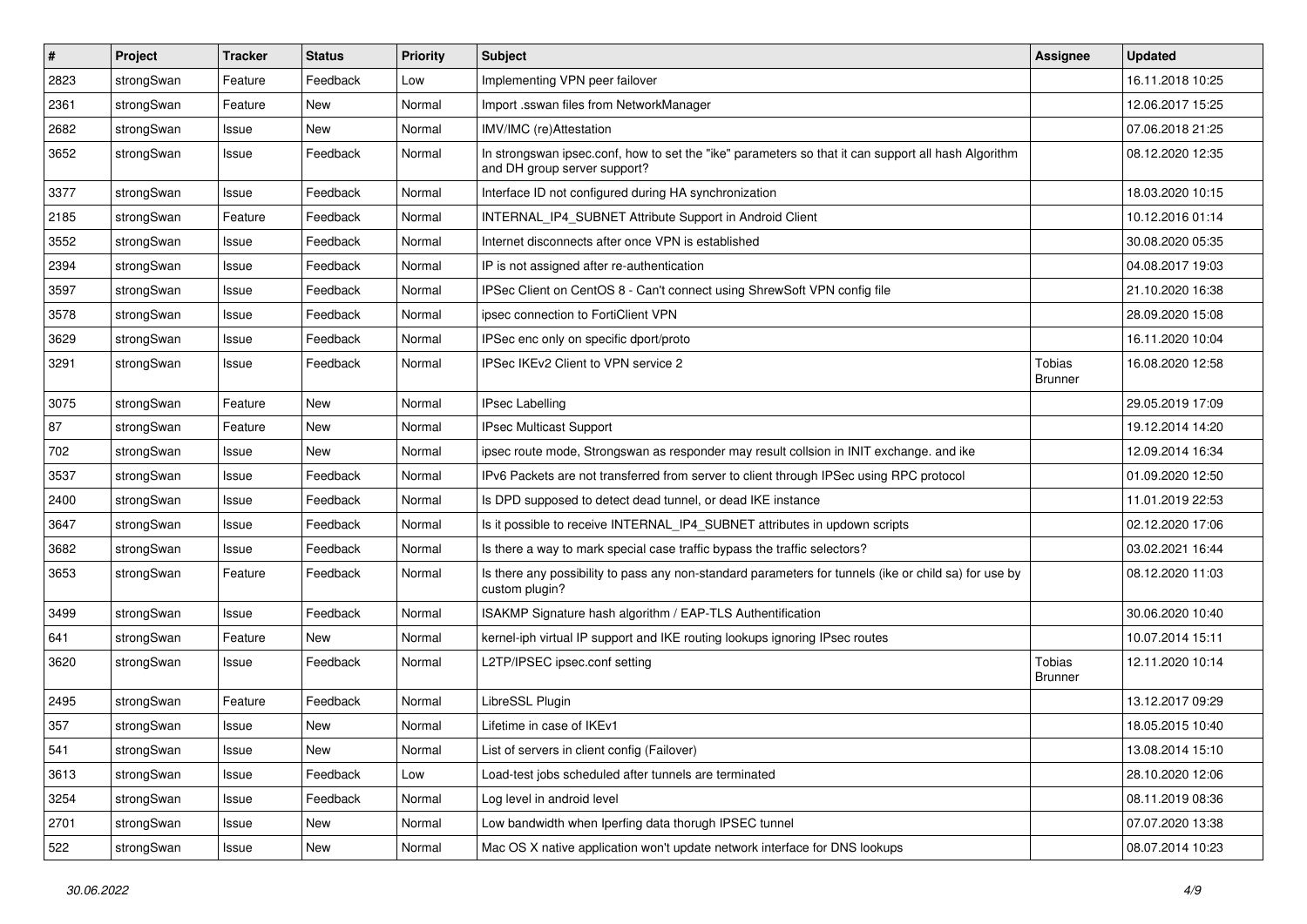| $\pmb{\#}$ | Project    | Tracker | <b>Status</b> | <b>Priority</b> | <b>Subject</b>                                                                                          | <b>Assignee</b>                 | <b>Updated</b>   |
|------------|------------|---------|---------------|-----------------|---------------------------------------------------------------------------------------------------------|---------------------------------|------------------|
| 766        | strongSwan | Feature | New           | Normal          | Make retransmit settings tunable by connection                                                          |                                 | 14.11.2014 10:02 |
| 3392       | strongSwan | Issue   | Feedback      | Normal          | mark=%unique and no Internet-connection with VPN                                                        |                                 | 31.07.2020 15:26 |
| 725        | strongSwan | Issue   | New           | High            | Mediation connection get stuck if peer is not online                                                    |                                 | 03.10.2014 12:02 |
| 359        | strongSwan | Issue   | Feedback      | Normal          | <b>Mediation Server Connection</b>                                                                      | <b>Tobias</b><br><b>Brunner</b> | 16.07.2013 16:25 |
| 1157       | strongSwan | Issue   | Feedback      | Normal          | Message ID overflow RFC 5996 2.2                                                                        |                                 | 12.10.2015 13:52 |
| 2165       | strongSwan | Feature | Feedback      | Normal          | missing LIBRESSL_VERSION_NUMBER support                                                                 |                                 | 03.11.2016 09:23 |
| 1456       | strongSwan | Issue   | Feedback      | Normal          | Missing Tunnel-Client-Endpoint & Tunnel-Server-Endpoint AVP in RADIUS Accounting Start/Stop<br>messages |                                 | 11.05.2016 11:54 |
| 923        | strongSwan | Issue   | <b>New</b>    | Normal          | MOBIKE not working on HA cluster                                                                        |                                 | 09.04.2015 09:46 |
| 2707       | strongSwan | Feature | New           | Normal          | More attributes taken/translated from radius attributes                                                 |                                 | 14.07.2018 15:21 |
| 552        | strongSwan | Issue   | Feedback      | Normal          | move pki tool to ipsecdir                                                                               | Tobias<br><b>Brunner</b>        | 14.04.2014 13:52 |
| 3456       | strongSwan | Feature | New           | Low             | move to github/gitlab                                                                                   |                                 | 22.05.2020 12:27 |
| 3663       | strongSwan | Issue   | Feedback      | Normal          | Multiple ways to end up with duplicate / redundant child SA entries                                     |                                 | 06.01.2021 16:15 |
| 3276       | strongSwan | Feature | Feedback      | Low             | N1_MODE_CAPABILITY                                                                                      |                                 | 21.11.2019 16:49 |
| 482        | strongSwan | Issue   | Feedback      | Normal          | NAT-NAT connection                                                                                      | Tobias<br><b>Brunner</b>        | 09.10.2014 12:37 |
| 730        | strongSwan | Issue   | New           | Normal          | NAT-NAT fallback                                                                                        |                                 | 09.10.2014 12:40 |
| 3593       | strongSwan | Issue   | Feedback      | Normal          | Need variable tracking make_before_break state into updown scripts                                      |                                 | 13.10.2020 09:59 |
| 542        | strongSwan | Issue   | Feedback      | Normal          | Nesting tunnels                                                                                         | Andreas<br>Steffen              | 07.03.2014 09:22 |
| 3596       | strongSwan | Issue   | Feedback      | Normal          | no issuer certificate found for                                                                         |                                 | 21.10.2020 03:27 |
| 302        | strongSwan | Bug     | Feedback      | Normal          | No matching outbound IPsec policy                                                                       | Tobias<br><b>Brunner</b>        | 01.03.2013 12:19 |
| 644        | strongSwan | Feature | <b>New</b>    | Normal          | Non-monolithic Windows build                                                                            |                                 | 10.07.2014 15:12 |
| 2260       | strongSwan | Issue   | New           | Normal          | Number of CHILD_SA for a single connection grows over time                                              |                                 | 28.02.2017 13:46 |
| 3566       | strongSwan | Issue   | Feedback      | Normal          | Number of simultaneous connections limited to 1000 in a cluster                                         |                                 | 18.09.2020 09:46 |
| 38         | strongSwan | Feature | New           | Low             | OCSP in IKE payload, RFC4806                                                                            |                                 | 19.12.2014 14:20 |
| 930        | strongSwan | Feature | New           | Normal          | Option to have non-sequential v6 roadwarrior addresses                                                  |                                 | 12.01.2016 16:36 |
| 2816       | strongSwan | Issue   | Feedback      | Normal          | order of DNS entries is reversed in /etc/resolv.conf                                                    |                                 | 06.11.2018 10:41 |
| 3564       | strongSwan | Issue   | Feedback      | Normal          | Out of order packets are generated if strong swan is running on multiple cores                          |                                 | 16.09.2020 10:01 |
| 2671       | strongSwan | Issue   | New           | Normal          | Passing user-supplied cerificate file names to charon-nm is problematic                                 |                                 | 23.05.2018 21:27 |
| 2307       | strongSwan | Feature | Feedback      | Normal          | Permit installation of trap policy for CHILD_SA configurations with unset local_addrs                   |                                 | 26.04.2017 15:04 |
| 2678       | strongSwan | Issue   | Feedback      | Normal          | Phase 1 issue                                                                                           |                                 | 07.06.2018 20:06 |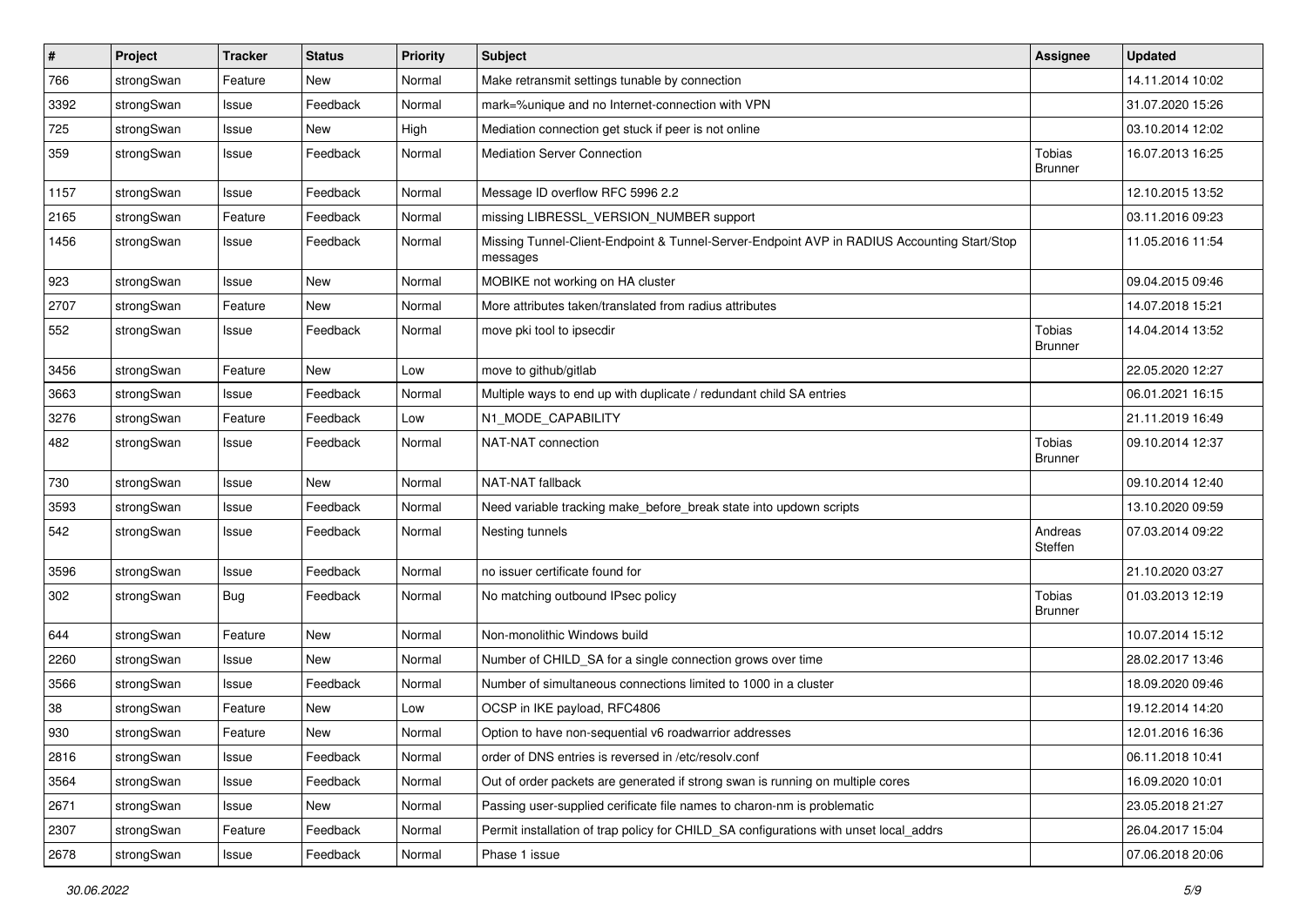| #    | Project    | <b>Tracker</b> | <b>Status</b> | <b>Priority</b> | <b>Subject</b>                                                                                                                                          | <b>Assignee</b>          | <b>Updated</b>   |
|------|------------|----------------|---------------|-----------------|---------------------------------------------------------------------------------------------------------------------------------------------------------|--------------------------|------------------|
| 2493 | strongSwan | Issue          | Feedback      | Normal          | Pkcs11 Plugin Returns w/Bogus Return Code                                                                                                               | Jordan Hrycaj            | 12.12.2017 15:58 |
| 619  | strongSwan | Issue          | <b>New</b>    | Normal          | pki --issue should have an --out option                                                                                                                 |                          | 15.06.2014 00:26 |
| 2432 | strongSwan | Issue          | New           | Normal          | PLUTO_ME can be different for up-client and down-client                                                                                                 |                          | 21.09.2017 11:57 |
| 104  | strongSwan | Feature        | Feedback      | Normal          | Postgresql Db Support                                                                                                                                   |                          | 04.09.2019 10:05 |
| 3609 | strongSwan | Issue          | Feedback      | Normal          | Potential DNS server IP address conflicts                                                                                                               |                          | 26.10.2020 11:12 |
| 3307 | strongSwan | Issue          | Feedback      | Normal          | Probable non compliance with RFC 7296 wrt traffic selector narrowing?                                                                                   |                          | 14.01.2020 16:19 |
| 3640 | strongSwan | Issue          | Feedback      | Normal          | Problem surfing via VPN form Android APK on a sepcific Mobile Operator                                                                                  |                          | 26.11.2020 11:43 |
| 1338 | strongSwan | Issue          | Feedback      | Normal          | problem with changing esp algorithm in strongswan                                                                                                       |                          | 10.03.2016 18:23 |
| 309  | strongSwan | Feature        | Feedback      | Normal          | Problem with Network Aliases for charon.interfaces_ignore and charon.interfaces_use                                                                     | Tobias<br><b>Brunner</b> | 21.03.2013 19:32 |
| 2494 | strongSwan | Issue          | Feedback      | Normal          | Problems With 64bit Slot IDs With Pkcs11 Plugin                                                                                                         | Jordan Hrycaj            | 12.12.2017 16:03 |
| 2966 | strongSwan | Issue          | Feedback      | Normal          | Problems with large amount of subnets in leftsubnet configuration                                                                                       |                          | 02.04.2019 10:35 |
| 2203 | strongSwan | Issue          | Feedback      | Normal          | Protecting symetric traffic using high availability in gateway to gateway setup (both active)                                                           |                          | 15.02.2017 14:20 |
| 640  | strongSwan | Feature        | New           | Normal          | Provide an init_once() abstraction layer                                                                                                                |                          | 10.07.2014 15:10 |
| 3560 | strongSwan | Issue          | Feedback      | Normal          | PSK tunnel working - Cert fails with fragmention errors                                                                                                 | Tobias<br><b>Brunner</b> | 11.09.2020 14:15 |
| 2618 | strongSwan | Issue          | Feedback      | Normal          | Query regarding assignment of Tunnel IP                                                                                                                 |                          | 09.04.2018 10:57 |
| 193  | strongSwan | Bug            | Assigned      | High            | Race condition between acquire jobs and Mobike update while switching WLANs                                                                             | Tobias<br><b>Brunner</b> | 16.05.2012 12:18 |
| 2202 | strongSwan | Feature        | Feedback      | Normal          | Radius NAS IP to be specified                                                                                                                           |                          | 18.01.2017 17:58 |
| 960  | strongSwan | Feature        | Feedback      | Normal          | Raise ALERT_PROPOSAL_MISMATCH_IKE in IKE V1                                                                                                             | Martin Willi             | 30.08.2017 09:05 |
| 1000 | strongSwan | Feature        | Feedback      | Normal          | Raise ALERT_TS_MISMATCH in IKE V1                                                                                                                       |                          | 09.09.2015 12:47 |
| 397  | strongSwan | <b>Bug</b>     | <b>New</b>    | High            | Receive TS_UNACCEPTABLE errors                                                                                                                          |                          | 31.05.2017 00:35 |
| 2835 | strongSwan | Issue          | Feedback      | Normal          | Rekeyed SA can't be deleted in standby node                                                                                                             |                          | 19.12.2018 02:52 |
| 129  | strongSwan | Feature        | Assigned      | Normal          | Relations between ike/child/peer_cfg                                                                                                                    | Martin Willi             | 06.02.2012 10:50 |
| 2110 | strongSwan | Issue          | Feedback      | Normal          | Remote Identity (IDr) in IKE AUTH Response is sent as hex-encoded binary value instead of text<br>when setting leftid to type KEY_ID (leftid=@#xxxxxxx) |                          | 13.09.2016 21:42 |
| 2793 | strongSwan | Feature        | Feedback      | Normal          | Remote identity with certificate                                                                                                                        |                          | 15.10.2018 10:20 |
| 2964 | strongSwan | Issue          | Feedback      | Normal          | Route to IKE Gateway Fails to Update Under Particular Configuration                                                                                     |                          | 13.03.2019 10:38 |
| 3496 | strongSwan | Issue          | Feedback      | Normal          | Route-based VPN - transport mode                                                                                                                        |                          | 11.02.2021 09:55 |
| 3524 | strongSwan | Issue          | New           | Urgent          | Routing public IP addresses thru the VPN tunnel (Peer is Cisco ISR)                                                                                     |                          | 24.07.2020 03:15 |
| 994  | strongSwan | Bug            | New           | Urgent          | same rekey time for ike and child causes tunnel deletion for ikev1 in 5.2.2 version                                                                     |                          | 12.06.2015 12:31 |
| 3490 | strongSwan | Issue          | Feedback      | Normal          | Selecting incorrect auth mode for IKEv1                                                                                                                 |                          | 21.07.2020 21:26 |
| 3584 | strongSwan | Issue          | Feedback      | Normal          | Separate ipsec.conf file per conn and separate ipsec.secrets file per conn                                                                              | Tobias<br><b>Brunner</b> | 30.09.2020 17:06 |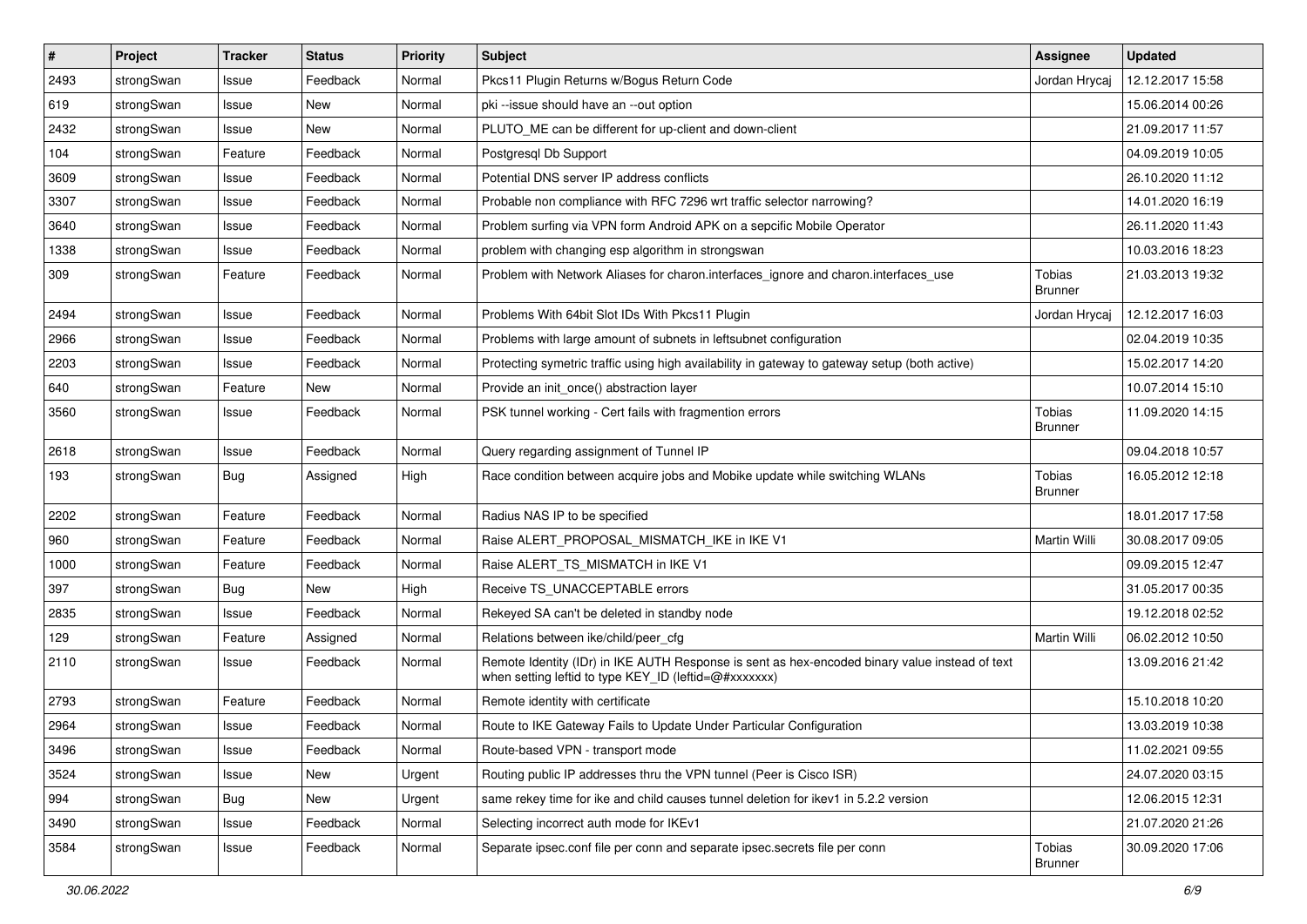| $\vert$ # | Project    | <b>Tracker</b> | <b>Status</b> | <b>Priority</b> | Subject                                                                              | <b>Assignee</b>          | <b>Updated</b>   |
|-----------|------------|----------------|---------------|-----------------|--------------------------------------------------------------------------------------|--------------------------|------------------|
| 2750      | strongSwan | Issue          | Feedback      | Normal          | setting WFP SA SPI failed: 0x80320035                                                |                          | 27.05.2019 11:59 |
| 3154      | strongSwan | Issue          | Feedback      | Normal          | signature validation failed only with sha2                                           |                          | 20.08.2019 11:51 |
| 2727      | strongSwan | Feature        | New           | Low             | single pair of selectors per CHILD_SA                                                |                          | 23.08.2018 12:08 |
| 3686      | strongSwan | Issue          | Feedback      | Normal          | Site to clients IPsec and private IP                                                 |                          | 04.02.2021 11:11 |
| 2854      | strongSwan | Feature        | New           | Low             | Srongswan doesn't sending RADIUS Accounting-On/Off on start up / shutdown            |                          | 10.12.2018 10:19 |
| 3607      | strongSwan | Issue          | Feedback      | Normal          | statusall option reports transport established two or three times per IP at start-up |                          | 27.10.2020 16:48 |
| 3298      | strongSwan | Issue          | New           | Normal          | strategies to improve strongswan performance per single SA                           |                          | 23.12.2019 14:05 |
| 1068      | strongSwan | Bug            | Feedback      | Normal          | strongswan 5.3.2 and IKEv1 in transport mode causes NO_PROPOSAL_CHOSEN error         |                          | 26.01.2018 13:30 |
| 3643      | strongSwan | Issue          | Feedback      | Normal          | Strongswan and FRR NHRP                                                              |                          | 01.12.2020 10:55 |
| 2691      | strongSwan | Issue          | New           | Normal          | Strongswan and KSOFTIRQ cpu utilization                                              |                          | 26.06.2018 14:34 |
| 462       | strongSwan | Issue          | Feedback      | Normal          | strongswan android app can not use on android 4.4 OS                                 | Tobias<br><b>Brunner</b> | 06.01.2014 13:07 |
| 3162      | strongSwan | Feature        | Feedback      | Normal          | Strongswan Android support for default DNS suffixes (UNITY_DEF_DOMAIN flag)          |                          | 29.08.2019 10:29 |
| 456       | strongSwan | <b>Bug</b>     | Feedback      | Normal          | StrongSwan client for OS X crashes                                                   | Martin Willi             | 21.03.2014 12:16 |
| 3577      | strongSwan | Issue          | Feedback      | Normal          | StrongSwan Connection adding and deleting over network.                              |                          | 28.09.2020 15:13 |
| 1253      | strongSwan | Feature        | Feedback      | Normal          | Strongswan doesn't support CA bundles                                                |                          | 19.01.2016 11:23 |
| 3687      | strongSwan | Issue          | Feedback      | Normal          | Strongswan ipsec do not forward package to host                                      |                          | 02.02.2021 14:40 |
| 215       | strongSwan | Feature        | New           | Normal          | strongswan NetworkManager plugin: make the "normal" ipsec configuration usable       |                          | 12.08.2012 04:47 |
| 3576      | strongSwan | Issue          | Feedback      | Normal          | strongswan on openwrt virtual ip inside ipsec tunnel                                 |                          | 25.09.2020 17:01 |
| 2726      | strongSwan | Issue          | Feedback      | Normal          | Strongswan selects wrong source IP                                                   |                          | 23.08.2018 13:38 |
| 3122      | strongSwan | Issue          | Feedback      | Normal          | Strongswan software iterupts                                                         |                          | 18.07.2019 02:27 |
| 1165      | strongSwan | Issue          | <b>New</b>    | Normal          | StrongSwan Virtual Ip problem                                                        | Martin Willi             | 19.10.2015 23:59 |
| 162       | strongSwan | Feature        | Feedback      | Normal          | Submit ClusterIP patches mainline                                                    |                          | 14.12.2015 20:43 |
| 3651      | strongSwan | Feature        | New           | Normal          | Support for FC-SP-2                                                                  |                          | 07.01.2021 20:04 |
| 173       | strongSwan | Feature        | Assigned      | Normal          | Support for IP address ranges in traffic selectors                                   | Tobias<br><b>Brunner</b> | 14.06.2012 11:31 |
| 2160      | strongSwan | Issue          | Feedback      | Normal          | support for opportunistic encryption                                                 |                          | 06.05.2020 10:32 |
| 268       | strongSwan | Feature        | Feedback      | Normal          | support for ssh keypairs in strongswan network-manager plugin                        | Tobias<br><b>Brunner</b> | 19.02.2014 15:13 |
| 645       | strongSwan | Feature        | New           | Normal          | Support HeapAlloc() and friends in leak-detective                                    |                          | 10.07.2014 15:12 |
| 2095      | strongSwan | Feature        | Feedback      | Normal          | Support liveness check in Strongswan                                                 |                          | 31.05.2017 00:56 |
| 2189      | strongSwan | Feature        | Assigned      | Normal          | Support RFC 8229: TCP Encapsulation of IKE and IPsec Packets                         | Tobias<br><b>Brunner</b> | 05.06.2020 19:48 |
| 3500      | strongSwan | Issue          | Feedback      | Normal          | swanctl --list-cert not listing all certs                                            |                          | 29.06.2020 15:25 |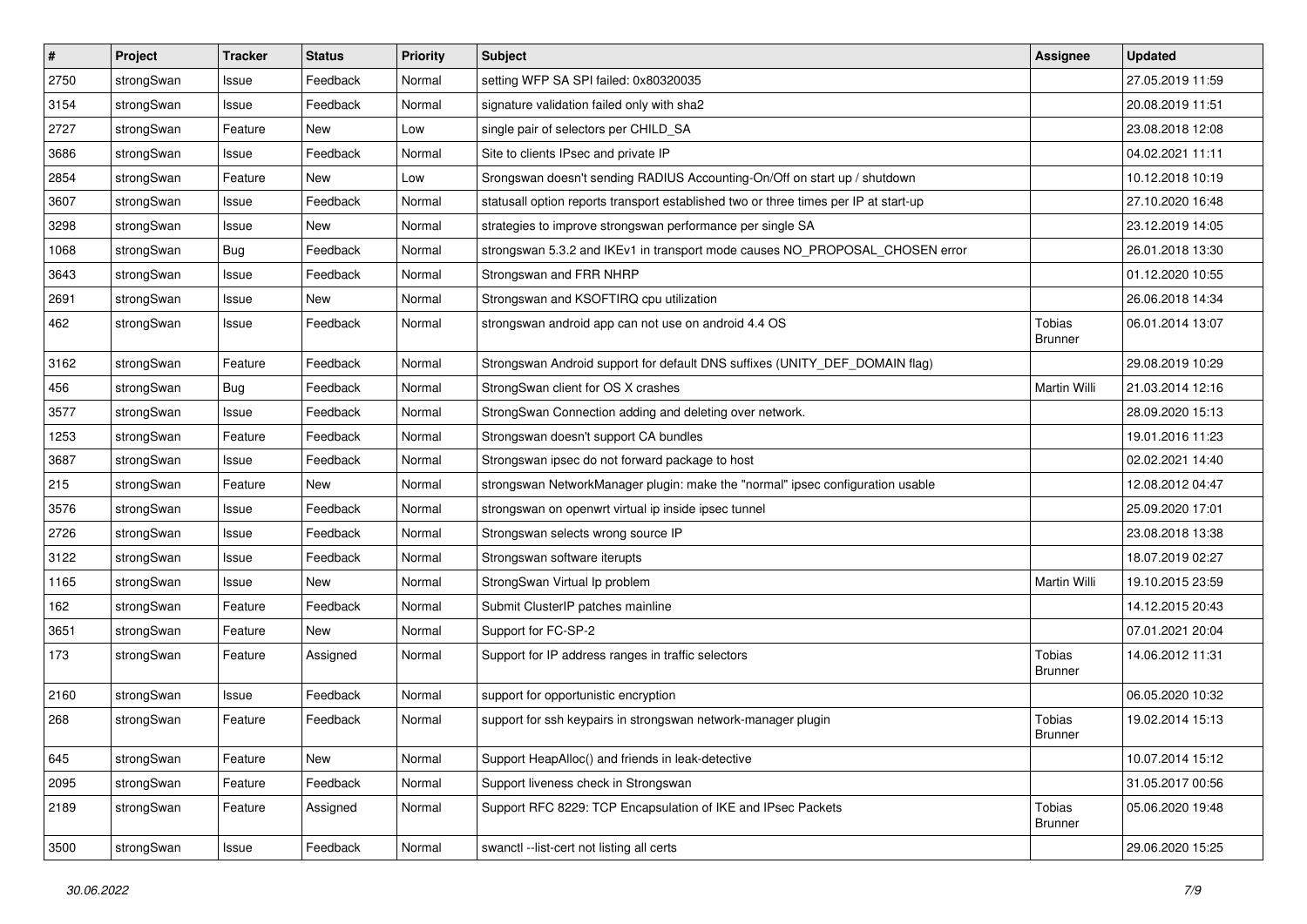| $\sharp$ | Project    | <b>Tracker</b> | <b>Status</b> | <b>Priority</b> | <b>Subject</b>                                                                                              | <b>Assignee</b>          | <b>Updated</b>   |
|----------|------------|----------------|---------------|-----------------|-------------------------------------------------------------------------------------------------------------|--------------------------|------------------|
| 3598     | strongSwan | Issue          | Feedback      | Normal          | swanctl on Windows: Support aborting execution                                                              |                          | 19.10.2020 15:01 |
| 3630     | strongSwan | Issue          | Feedback      | Normal          | The certificate is loaded but not used.                                                                     |                          | 18.11.2020 10:29 |
| 3654     | strongSwan | Issue          | Feedback      | Normal          | The L2tp/ipsec tunnel interface will not be delete when the connect abnormal interrupt.                     |                          | 08.12.2020 12:24 |
| 1276     | strongSwan | Issue          | Feedback      | Normal          | Threading: ext-auth hook blocks any other connection attempt                                                |                          | 27.01.2016 12:28 |
| 693      | strongSwan | Feature        | Feedback      | Normal          | Time policy for roadwarrior                                                                                 | Tobias<br>Brunner        | 02.09.2014 11:06 |
| 406      | strongSwan | Feature        | Feedback      | Low             | TNC: Speeding up the Attestation process                                                                    | Andreas<br>Steffen       | 10.09.2013 14:00 |
| 404      | strongSwan | Issue          | Feedback      | Normal          | TNC: Update HowTos and implement some compilation flag checking                                             | Andreas<br>Steffen       | 10.09.2013 13:58 |
| 3636     | strongSwan | Issue          | Feedback      | Normal          | Tor behind VPN                                                                                              | Tobias<br><b>Brunner</b> | 23.11.2020 14:09 |
| 3268     | strongSwan | Issue          | Feedback      | Normal          | Traffic disruption -- policy-based VPN to AWS VPN service                                                   |                          | 15.11.2019 16:53 |
| 2446     | strongSwan | Issue          | Feedback      | Normal          | Traffic loss during IKE reauth despite make-before-break enabled                                            |                          | 27.11.2017 17:12 |
| 2958     | strongSwan | Issue          | Feedback      | Normal          | Trap policies with unspecified remote IP covering multiple specific ports constantly produce new<br>IKE_SAs |                          | 11.03.2019 15:03 |
| 3575     | strongSwan | Issue          | Feedback      | Normal          | Tunnel of IPv6 Over IPv4 not accespting Jumbo Packets                                                       |                          | 23.09.2020 16:44 |
| 3592     | strongSwan | Issue          | Feedback      | Normal          | Tunnel reported as established but log show "found encrypted payload, but no transform set"                 |                          | 20.10.2020 10:37 |
| 2668     | strongSwan | Feature        | Feedback      | Normal          | UE shall include the DEVICE_IDENTITY Notify payload                                                         |                          | 22.05.2018 13:48 |
| 352      | strongSwan | Issue          | Feedback      | Normal          | unable to allocate SPIs from kernel when running 32 bit binaries on 64 bit Linux                            |                          | 17.04.2018 14:59 |
| 2273     | strongSwan | <b>Bug</b>     | Feedback      | Normal          | Unable to install strongswan client helper on OSX El Capitan                                                |                          | 10.03.2017 15:34 |
| 3611     | strongSwan | Issue          | Feedback      | Normal          | Unable to Send Traffic Using NAT on EC2 Instance                                                            |                          | 27.10.2020 16:35 |
| 3662     | strongSwan | Issue          | Feedback      | Normal          | unamed session                                                                                              |                          | 04.01.2021 11:32 |
| 3366     | strongSwan | Issue          | Feedback      | Normal          | Uninstall "any" trap policy if start_action=trap with virtual IPs is used                                   |                          | 13.03.2020 14:57 |
| 3326     | strongSwan | Issue          | New           | Normal          | update custom routing table (table 220 by default) with new routes if new networks and routes<br>appear     |                          | 10.02.2020 12:01 |
| 2459     | strongSwan | Issue          | <b>New</b>    | High            | updown script deleted firewall rules at down-client in make-before-break responder side                     |                          | 05.11.2017 19:13 |
| 3534     | strongSwan | Issue          | New           | Urgent          | use of strongswan, ipvlan L2 and kernel ipsec                                                               |                          | 04.08.2020 20:59 |
| 3618     | strongSwan | Issue          | Feedback      | Normal          | Use side-band to configure strongswan's                                                                     |                          | 09.11.2020 10:38 |
| 3457     | strongSwan | Feature        | <b>New</b>    | Low             | user-friendly pkcs11 certificate selection                                                                  |                          | 22.05.2020 12:52 |
| 3606     | strongSwan | Issue          | Feedback      | Normal          | Using ipsec tunnel from "foreign" subnet                                                                    | Noel Kuntze              | 26.10.2020 12:23 |
| 1334     | strongSwan | Issue          | Feedback      | Normal          | Version 5.3.5, duplicated tunnel aftr IKE SA rekeyed                                                        |                          | 10.03.2016 11:06 |
| 3285     | strongSwan | <b>Bug</b>     | Feedback      | Normal          | Virtual IPs on FreeBSD cannot set IPv6 addresses                                                            |                          | 02.11.2021 11:04 |
| 3568     | strongSwan | Issue          | Feedback      | Normal          | vpn connection is unstable                                                                                  |                          | 23.09.2020 16:28 |
| 2411     | strongSwan | Issue          | Feedback      | Normal          | VPN server name resolution is done via overlay DNS server upon IKE disconnect                               |                          | 22.08.2017 10:42 |